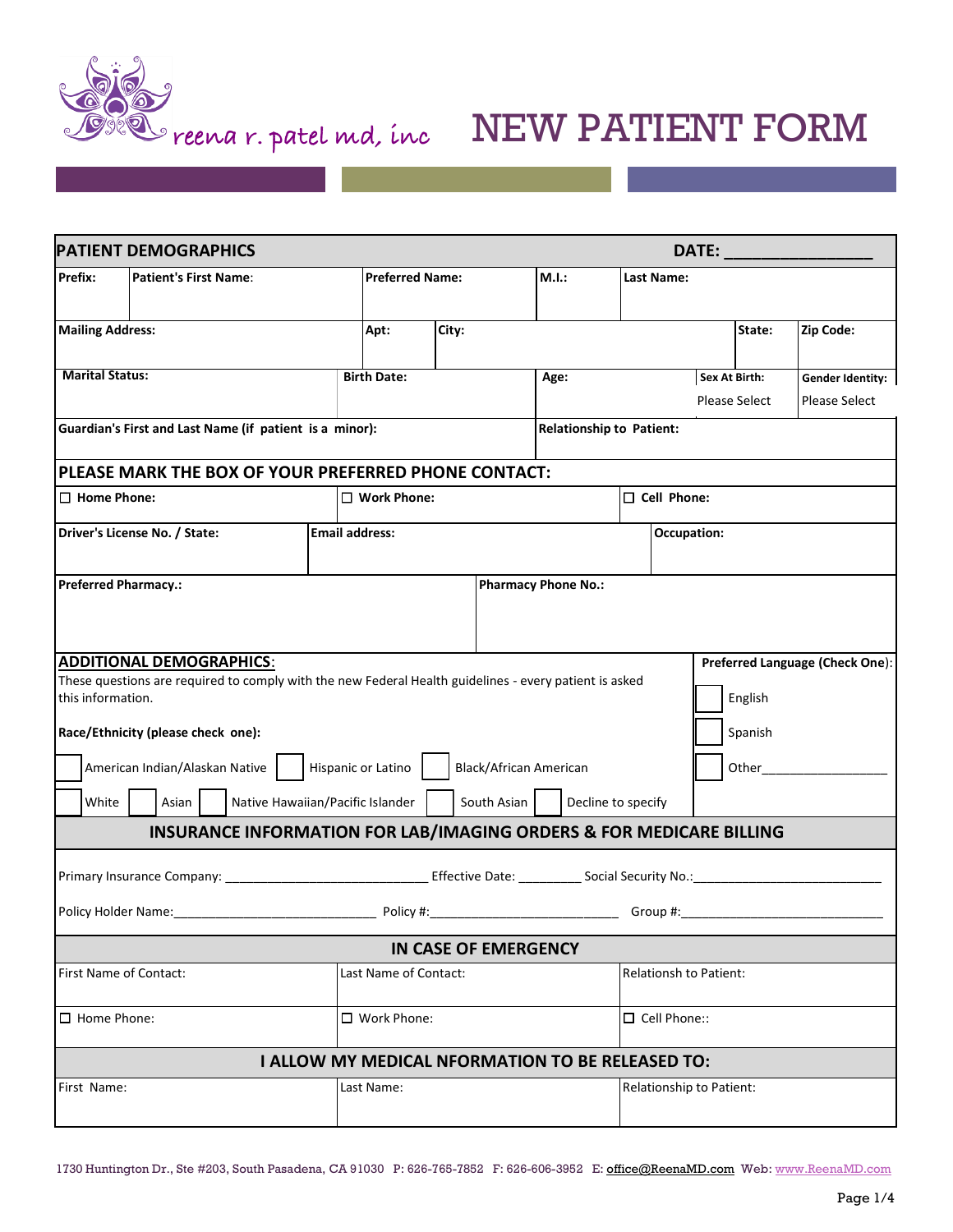## MEDICAL HISTORY

|                        |                                   | TATTILI TIID I QIZT                                                                                 |
|------------------------|-----------------------------------|-----------------------------------------------------------------------------------------------------|
|                        |                                   |                                                                                                     |
|                        |                                   |                                                                                                     |
| <b>DRUG ALLERGIES:</b> |                                   |                                                                                                     |
| <b>ALLERGY</b>         |                                   | <b>REACTION</b>                                                                                     |
|                        |                                   |                                                                                                     |
|                        |                                   |                                                                                                     |
| <b>MEDICATIONS:</b>    |                                   |                                                                                                     |
|                        |                                   | Please list all prescription & over-the-counter medications, vitamins, herbals that you are taking: |
|                        |                                   | $1.$ 2. 2. 3.                                                                                       |
|                        |                                   |                                                                                                     |
|                        |                                   |                                                                                                     |
|                        | PRIOR OR CURRENT MEDICAL HISTORY: |                                                                                                     |
| <b>ANEMIA</b>          |                                   | HEART ATTACK (DATE)__________                                                                       |
| <b>ARRHYTHMIA</b>      |                                   |                                                                                                     |
| <b>ARTHRITIS</b>       |                                   |                                                                                                     |
|                        |                                   | <b>HIGH BLOOD PRESSURE</b><br><b>HIGH CHOLESTEROL</b>                                               |
|                        | <b>BLOOD DISORDER/BLOOD CLOTS</b> | <b>KIDNEY DISEASE</b>                                                                               |
|                        | CANCER (TYPE)                     | <b>MIGRAINES</b>                                                                                    |
| COPD                   |                                   | <b>THYROID DISEASE</b>                                                                              |

\_\_\_DIABETES

COVID\_\_\_\_\_\_\_\_\_\_\_\_\_\_\_\_

DEPRESSION

\_\_\_STROKE (DATE)\_\_\_\_\_\_\_\_\_\_\_\_\_\_\_\_\_\_\_\_\_ \_\_\_OTHER:\_\_\_\_\_\_\_\_\_\_\_\_\_\_\_\_\_\_\_\_\_\_\_\_\_\_\_\_\_

## **PREVIOUS SURGERIES, SERIOUS ILLNESS, AND/OR HOSPITALIZATIONS**:

## CONDITION/EVENT WELL ASSESSED. THE SERIES OF THE SERIES OF THE SERIES OF THE SERIES OF THE SERIES OF THE SERIES OF THE SERIES OF THE SERIES OF THE SERIES OF THE SERIES OF THE SERIES OF THE SERIES OF THE SERIES OF THE SERIE

1730 Huntington Dr., Ste #203, South Pasadena, CA 91030 P: 626-765-7852 F: 626-606-3952 E: [office@ReenaMD.com](mailto:office@ReenaMD.com) Web: www.ReenaMD.com

 $\_$  , and the set of the set of the set of the set of the set of the set of the set of the set of the set of the set of the set of the set of the set of the set of the set of the set of the set of the set of the set of th  $\_$  , and the set of the set of the set of the set of the set of the set of the set of the set of the set of the set of the set of the set of the set of the set of the set of the set of the set of the set of the set of th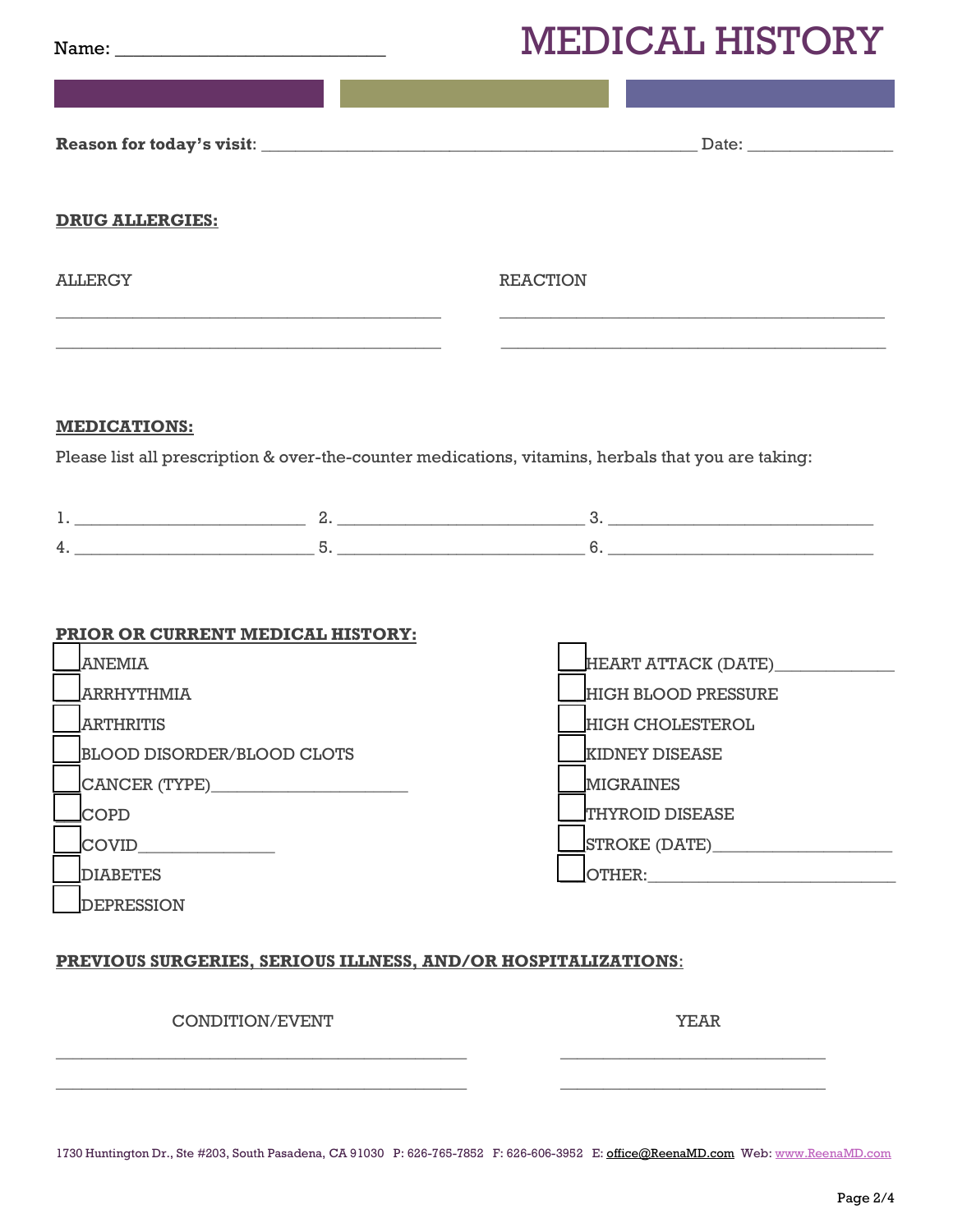|                            |                                   | <b>FAMILY HISTORY:</b> (Please indicate immediate family for all/any that apply) |  |                                                                                                    |  |  |  |
|----------------------------|-----------------------------------|----------------------------------------------------------------------------------|--|----------------------------------------------------------------------------------------------------|--|--|--|
| Disease                    |                                   | Family Member                                                                    |  | <b>Age of Onset/Death</b>                                                                          |  |  |  |
|                            |                                   |                                                                                  |  |                                                                                                    |  |  |  |
| Asthma                     |                                   |                                                                                  |  |                                                                                                    |  |  |  |
| <b>Colon Cancer</b>        |                                   |                                                                                  |  |                                                                                                    |  |  |  |
| <b>Diabetes</b>            |                                   |                                                                                  |  |                                                                                                    |  |  |  |
| Depression                 |                                   |                                                                                  |  |                                                                                                    |  |  |  |
| <b>Female Cancers</b>      |                                   |                                                                                  |  |                                                                                                    |  |  |  |
|                            | breast ovarian cervical           | uterine)                                                                         |  |                                                                                                    |  |  |  |
| <b>Heart Attack</b>        |                                   |                                                                                  |  |                                                                                                    |  |  |  |
| <b>High Blood Pressure</b> |                                   |                                                                                  |  |                                                                                                    |  |  |  |
| <b>High Cholesterol</b>    |                                   |                                                                                  |  |                                                                                                    |  |  |  |
| Thyroid disease            |                                   | the control of the control of the control of                                     |  |                                                                                                    |  |  |  |
| <b>Prostate Cancer</b>     |                                   |                                                                                  |  |                                                                                                    |  |  |  |
| <b>Skin Cancer</b>         |                                   |                                                                                  |  |                                                                                                    |  |  |  |
| Stroke                     |                                   | <u> 1989 - Johann Barnett, fransk konge</u>                                      |  |                                                                                                    |  |  |  |
| Other                      |                                   |                                                                                  |  |                                                                                                    |  |  |  |
|                            | <b>HEALTH MAINTENANCE:</b>        |                                                                                  |  |                                                                                                    |  |  |  |
| Date of Immunizations:     |                                   |                                                                                  |  |                                                                                                    |  |  |  |
|                            | Covid vaccine (type $&$ date(s)): |                                                                                  |  |                                                                                                    |  |  |  |
|                            |                                   | Pneumonia vaccine:                                                               |  |                                                                                                    |  |  |  |
| Date of:                   |                                   |                                                                                  |  |                                                                                                    |  |  |  |
|                            |                                   | For Men: Last PSA (prostate test) _                                              |  |                                                                                                    |  |  |  |
|                            |                                   |                                                                                  |  |                                                                                                    |  |  |  |
|                            |                                   |                                                                                  |  |                                                                                                    |  |  |  |
| <b>SOCIAL HISTORY:</b>     |                                   |                                                                                  |  |                                                                                                    |  |  |  |
|                            |                                   |                                                                                  |  |                                                                                                    |  |  |  |
| <b>ACTIVITY LEVEL:</b>     |                                   |                                                                                  |  |                                                                                                    |  |  |  |
|                            |                                   |                                                                                  |  | Do you exercise regularly? Select What type(s)? ___________________How many times/week? __________ |  |  |  |
| <b>CAFFEINE:</b>           |                                   |                                                                                  |  |                                                                                                    |  |  |  |
|                            |                                   |                                                                                  |  |                                                                                                    |  |  |  |

1730 Huntington Dr., Ste #203, South Pasadena, CA 91030 P: 626-765-7852 F: 626-606-3952 E: [office@ReenaMD.com](mailto:office@ReenaMD.com) Web: www.ReenaMD.com